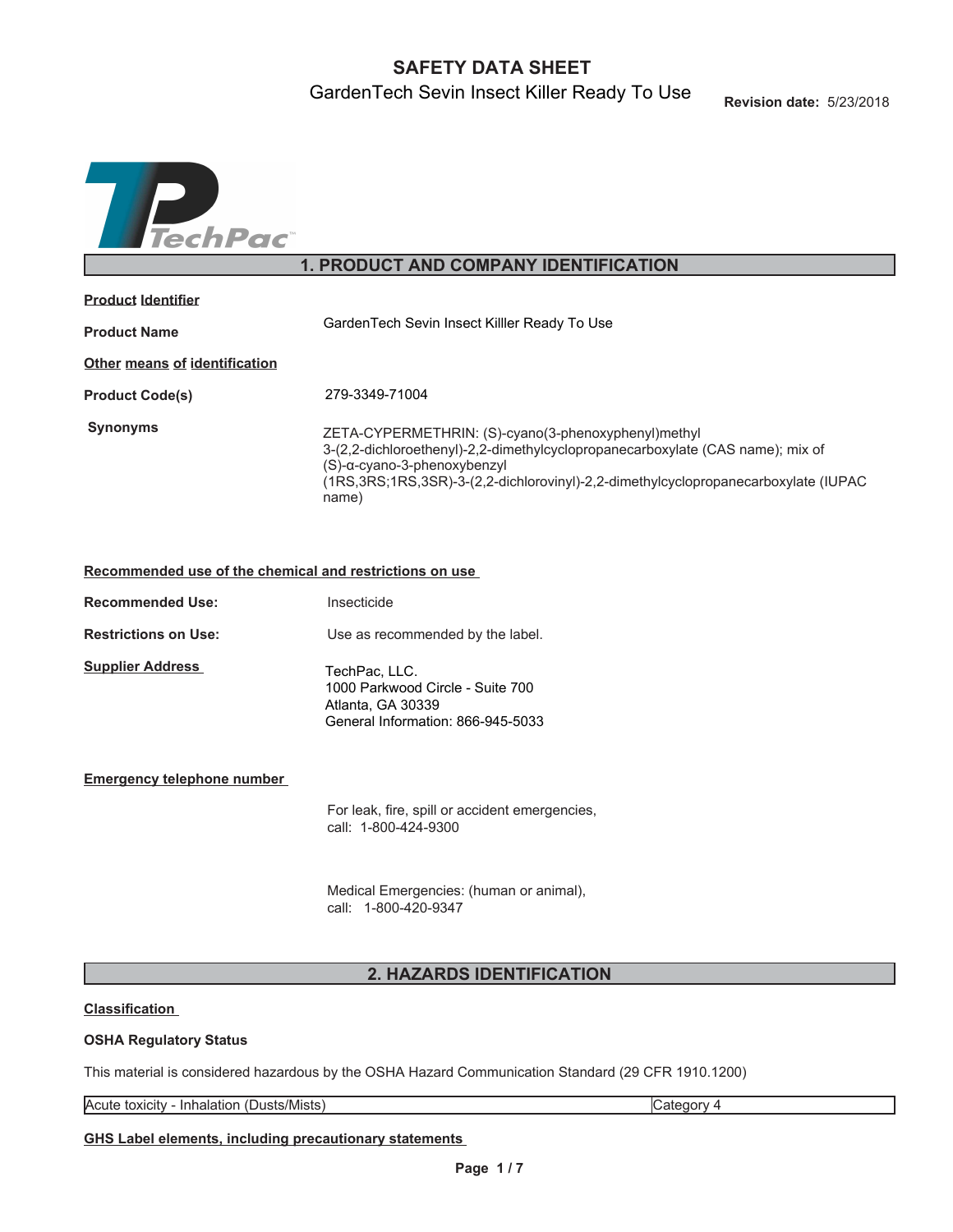### **EMERGENCY OVERVIEW**

### **Warning**



### **Precautionary Statements - Prevention**

P261 - Avoid breathing dust/fume/gas/mist/vapors/spray P304 + P340 - IF INHALED: Remove person to fresh air and keep comfortable for breathing P311 - Call a POISON CENTER or doctor

### **Precautionary Statements - Storage**

P404 - Store in a closed container

## **Precautionary Statements - Disposal**

P501 - Dispose of contents/container according to label directions

### **Hazards not otherwise classified (HNOC)**

No hazards not otherwise classified were identified.

### **Other Information**

Very toxic to aquatic life with long lasting effects.

## **3. COMPOSITION/INFORMATION ON INGREDIENTS**

| Chemi<br>name<br>. неат                                                 | . .<br>5-No                | $\sqrt{2}$<br>wc |
|-------------------------------------------------------------------------|----------------------------|------------------|
| 'F2700)<br>Zeta<br>----<br>$\sim$ $\sim$ $\sim$ $\sim$<br>JD⊖.<br>neumm | - ^ '<br>$\sim$<br>.<br>JZ | J.04             |

Synonyms are provided in Section 1.

## **4. FIRST AID MEASURES**

| <b>Eve Contact</b>                                             | Hold eyes open and rinse slowly and gently with water for 15 to 20 minutes. Remove<br>contact lenses, if present, after the first 5 minutes, then continue rinsing eye. Call a poison<br>control center or doctor for further treatment advice.                               |  |  |
|----------------------------------------------------------------|-------------------------------------------------------------------------------------------------------------------------------------------------------------------------------------------------------------------------------------------------------------------------------|--|--|
| <b>Skin Contact</b>                                            | Take off contaminated clothing. Rinse skin immediately with plenty of water for 15-20<br>minutes. Call a poison control center or doctor for further treatment advice.                                                                                                        |  |  |
| <b>Inhalation</b>                                              | Move to fresh air. If person is not breathing, call 911 or an ambulance, then give artificial<br>respiration, preferably mouth-to-mouth if possible. Call a poison control center or doctor for<br>further treatment advice.                                                  |  |  |
| Ingestion                                                      | Call a poison control center or doctor immediately for treatment advice. Have person sip a<br>glass of water if able to swallow. Do not induce vomiting unless told to do so by a poison<br>control center or doctor. Do not give anything by mouth to an unconscious person. |  |  |
| Most important symptoms and<br>effects, both acute and delayed | Central nervous system effects.                                                                                                                                                                                                                                               |  |  |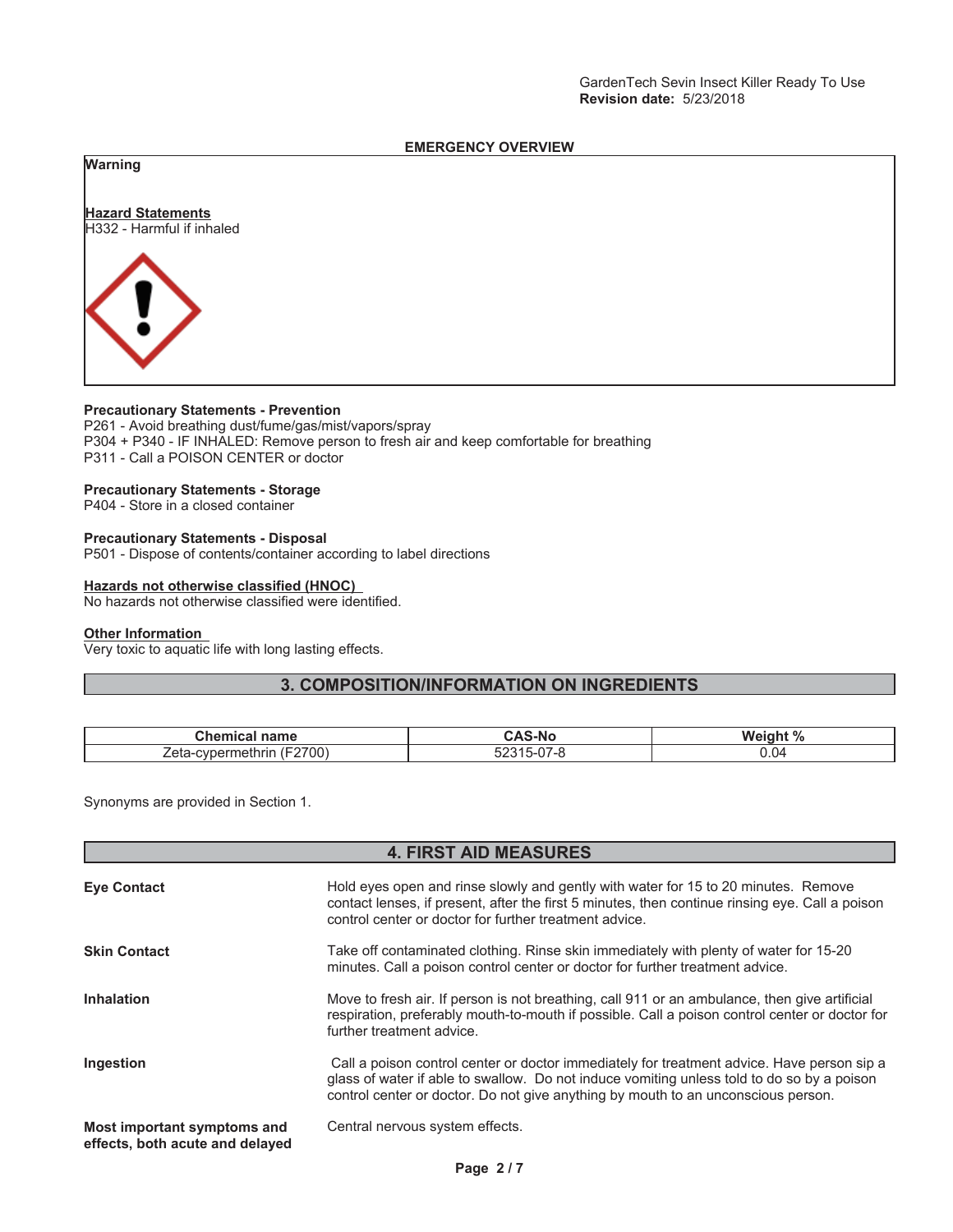**Indication of immediate medical attention and special treatment needed, if necessary**

This product contains a pyrethroid. If large amounts have been ingested, the stomach and intestines should be evacuated. Treatment is symptomatic and supportive. Digestible fats, oils, or alcohol may increase absorption and so should be avoided.

| <b>5. FIRE-FIGHTING MEASURES</b>                                                                           |                                                                                                                                                                                                                                                             |  |  |  |
|------------------------------------------------------------------------------------------------------------|-------------------------------------------------------------------------------------------------------------------------------------------------------------------------------------------------------------------------------------------------------------|--|--|--|
| <b>Suitable Extinguishing Media</b>                                                                        | Foam, Carbon dioxide (CO2), Dry chemical, Soft stream or water fog only if necessary.                                                                                                                                                                       |  |  |  |
| <b>Specific Hazards Arising from the</b><br><b>Chemical</b>                                                | Slightly combustible. May support combustion at elevated temperatures.                                                                                                                                                                                      |  |  |  |
| <b>Hazardous Combustion Products</b>                                                                       | Carbon oxides (COx), hydrogen cyanide, Hydrogen chloride, Chlorine.                                                                                                                                                                                         |  |  |  |
| <b>Explosion data</b><br><b>Sensitivity to Mechanical Impact</b><br><b>Sensitivity to Static Discharge</b> | No information available.<br>No information available.                                                                                                                                                                                                      |  |  |  |
| Protective equipment and<br>precautions for firefighters                                                   | As in any fire, wear self-contained breathing apparatus and full protective gear. Do not<br>breathe smoke, vapors or gases generated.                                                                                                                       |  |  |  |
|                                                                                                            | <b>6. ACCIDENTAL RELEASE MEASURES</b>                                                                                                                                                                                                                       |  |  |  |
| <b>Personal Precautions</b>                                                                                | Isolate and post spill area. Remove all sources of ignition. Wear suitable protective clothing,<br>gloves and eye/face protection. For personal protection see section 8.                                                                                   |  |  |  |
| <b>Other</b>                                                                                               | For further clean-up instructions, call FMC Emergency Hotline number listed in Section 1<br>"Product and Company Identification" above.                                                                                                                     |  |  |  |
| <b>Environmental Precautions</b>                                                                           | Keep people and animals away from and upwind of spill/leak. Keep material out of lakes,<br>streams, ponds, and sewer drains.                                                                                                                                |  |  |  |
| <b>Methods for Containment</b>                                                                             | Dike to prevent runoff. Absorb with earth, sand or other non-combustible material and<br>transfer to containers for later disposal.                                                                                                                         |  |  |  |
| Methods for cleaning up                                                                                    | Clean and neutralize spill area, tools and equipment by washing with water and soap.<br>Absorb rinsate and add to the collected waste. Waste must be classified and labeled prior<br>to recycling or disposal. Dispose of waste as indicated in Section 13. |  |  |  |
|                                                                                                            | 7. HANDLING AND STORAGE                                                                                                                                                                                                                                     |  |  |  |
| <b>Handling</b>                                                                                            | Handle in accordance with good industrial hygiene and safety practice. Do not contaminate<br>other pesticides, fertilizers, water, food, or feed by storage or disposal.                                                                                    |  |  |  |
| <b>Storage</b>                                                                                             | Keep away from open flames, hot surfaces and sources of ignition. Keep in a dry, cool and<br>well-ventilated place. Keep out of reach of children and animals. Keep/store only in original<br>container.                                                    |  |  |  |
| Incompatible products                                                                                      | None known                                                                                                                                                                                                                                                  |  |  |  |
| 8. EXPOSURE CONTROLS/PERSONAL PROTECTION                                                                   |                                                                                                                                                                                                                                                             |  |  |  |

### **Control parameters**

This product, as supplied, does not contain any hazardous materials with occupational exposure limits established by the region specific regulatory bodies

### **Appropriate engineering controls**

**Engineering measures** Apply technical measures to comply with the occupational exposure limits. When working in confined spaces (tanks, containers, etc.), ensure that there is a supply of air suitable for breathing and wear the recommended equipment.

### **Individual protection measures, such as personal protective equipment**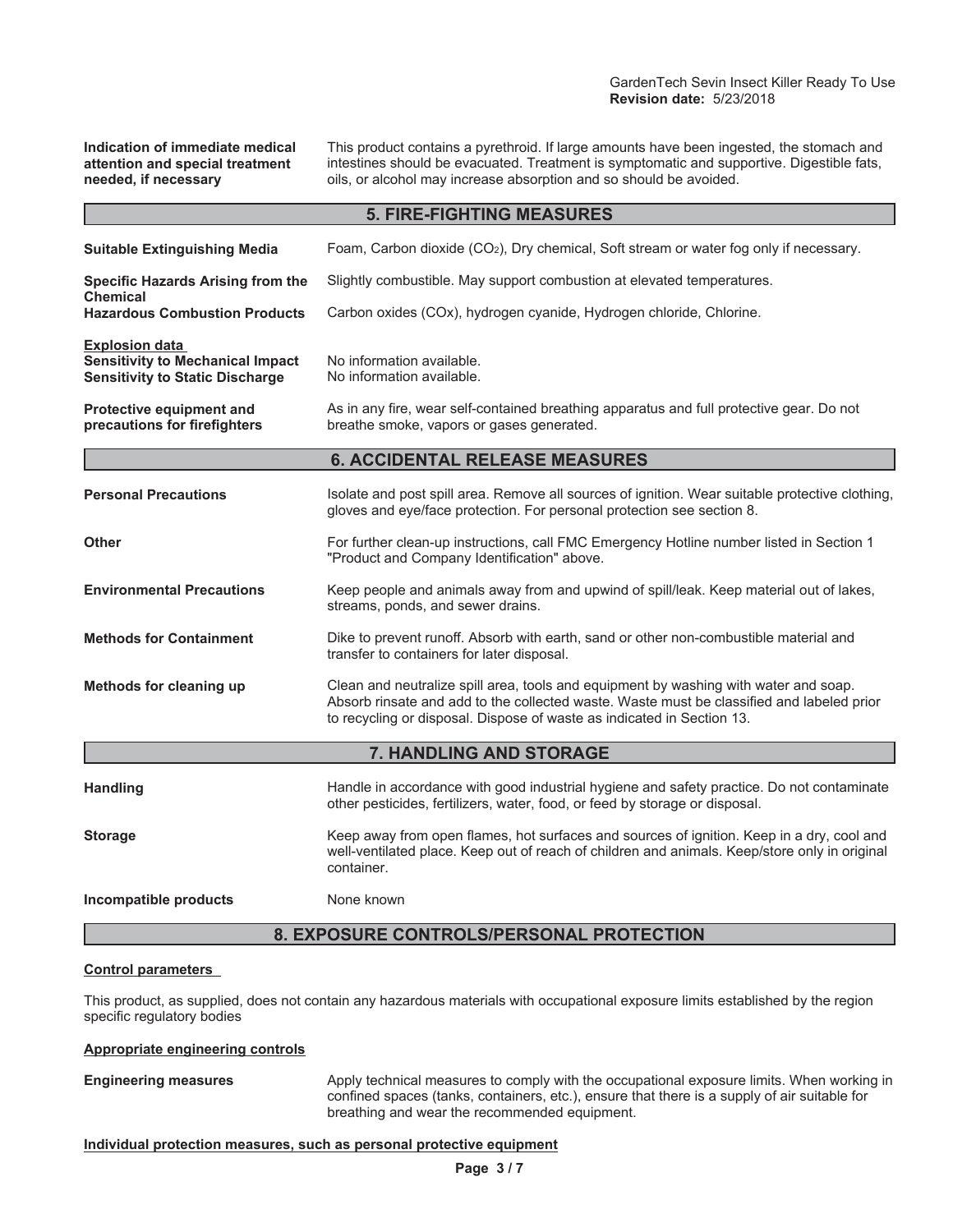| <b>Eve/Face Protection</b>      | No special protective equipment required.                                                                                                                                                                                                                                                                                  |  |  |
|---------------------------------|----------------------------------------------------------------------------------------------------------------------------------------------------------------------------------------------------------------------------------------------------------------------------------------------------------------------------|--|--|
| <b>Skin and Body Protection</b> | No special protective equipment required.                                                                                                                                                                                                                                                                                  |  |  |
| <b>Hand Protection</b>          | No special precautions required                                                                                                                                                                                                                                                                                            |  |  |
| <b>Respiratory Protection</b>   | No special protective equipment required.                                                                                                                                                                                                                                                                                  |  |  |
| <b>Hygiene measures</b>         | Clean water should be available for washing in case of eye or skin contamination. Wash<br>skin prior to eating, drinking, chewing gum or using tobacco. Shower or bathe at the end of<br>working. Remove and wash contaminated clothing before re-use. Launder work clothing<br>separately from regular household laundry. |  |  |
| <b>General information</b>      | If the product is used in mixtures, it is recommended that you contact the appropriate<br>protective equipment suppliers. These recommendations apply to the product as supplied                                                                                                                                           |  |  |

# **9. PHYSICAL AND CHEMICAL PROPERTIES**

### **Information on basic physical and chemical properties**

| <b>Appearance</b>                   | Oil/water emulsion               |
|-------------------------------------|----------------------------------|
| <b>Physical State</b>               | Liquid                           |
| Color                               | White to off white               |
| Odor                                | Nearly odorless                  |
| <b>Odor threshold</b>               | No information available         |
| рH                                  | 4.27 (1% solution) @25°C         |
| Melting point/freezing point        | No information available         |
| <b>Boiling Point/Range</b>          | No information available         |
| <b>Flash point</b>                  | > 98.89 °C / > 210 °F            |
| <b>Evaporation Rate</b>             | No information available         |
| <b>Flammability (solid, gas)</b>    | No information available         |
| <b>Flammability Limit in Air</b>    |                                  |
| <b>Upper flammability limit:</b>    | No information available         |
| Lower flammability limit:           | No information available         |
| Vapor pressure                      | No information available         |
| <b>Vapor density</b>                | No information available         |
| <b>Density</b>                      | 1.0007 g/mL (8.351 lb/gal) @20°C |
| <b>Specific gravity</b>             | No information available         |
| <b>Water solubility</b>             | No information available         |
| <b>Solubility in other solvents</b> | No information available         |
| <b>Partition coefficient</b>        | No information available         |
| <b>Autoignition temperature</b>     | No information available         |
| <b>Decomposition temperature</b>    | No information available         |
| <b>Viscosity, kinematic</b>         | 40 cPs @ 23.6°C                  |
| Viscosity, dynamic                  | No information available         |
| <b>Explosive properties</b>         | No information available         |
| <b>Oxidizing properties</b>         | No information available         |
| <b>Molecular weight</b>             | No information available         |
| <b>Bulk density</b>                 | No information available         |

# **10. STABILITY AND REACTIVITY**

| <b>Reactivity</b>                                                                                         | None under normal use conditions                                                                                                               |
|-----------------------------------------------------------------------------------------------------------|------------------------------------------------------------------------------------------------------------------------------------------------|
| <b>Chemical Stability</b><br><b>Possibility of Hazardous Reactions</b><br><b>Hazardous polymerization</b> | Stable under recommended storage conditions.<br>None under normal processing.<br>Hazardous polymerization does not occur.                      |
| <b>Conditions to avoid</b><br>Incompatible materials                                                      | Heat, flames and sparks<br>None known.<br>Hazardous Decomposition Products Carbon oxides (COx), hydrogen cyanide, Hydrogen chloride, Chlorine, |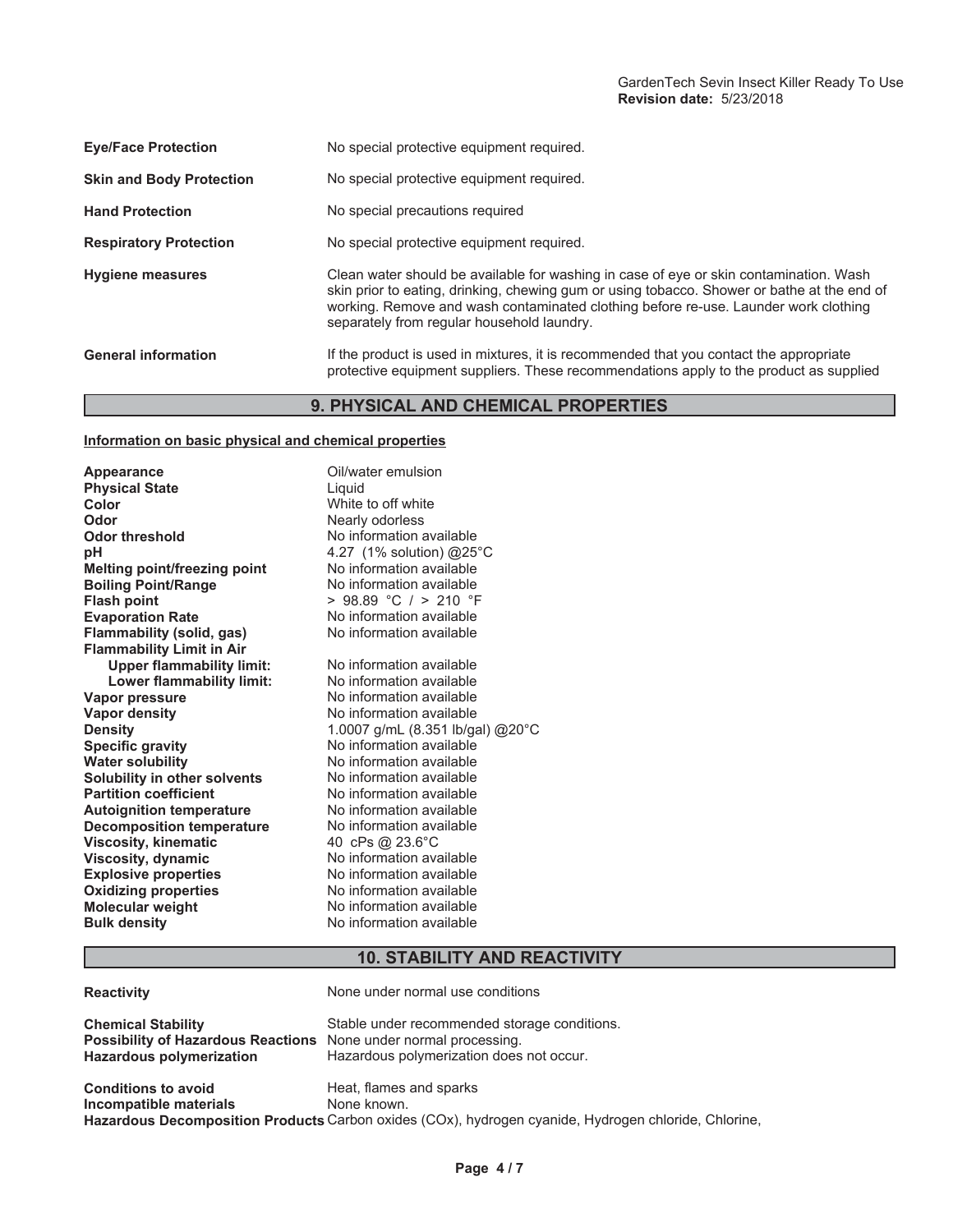**11. TOXICOLOGICAL INFORMATION**

### **Product Information**

| LD50 Oral                            | $> 5000$ mg/kg (rat)                                          |
|--------------------------------------|---------------------------------------------------------------|
| <b>LD50 Dermal</b>                   | $> 5000$ mg/kg (rat)                                          |
| <b>LC50 Inhalation</b>               | $> 2.26$ mg/L (rat) (4-hr)                                    |
| Serious eye damage/eye irritation    | Non-irritating.                                               |
| Skin corrosion/irritation            | Non-irritating.                                               |
| Sensitization                        | As a precaution the product should be treated as a sensitizer |
| Information on toxicological effects |                                                               |

| <b>Symptoms</b>                 | Signs of toxicity in laboratory animals included tremors, tonic - clonic convulsions, loss of<br>muscle control, rales, bloody oral discharge, hypersensitivity to touch and ataxia.                                                |  |  |
|---------------------------------|-------------------------------------------------------------------------------------------------------------------------------------------------------------------------------------------------------------------------------------|--|--|
|                                 | Delayed and immediate effects as well as chronic effects from short and long-term exposure                                                                                                                                          |  |  |
| <b>Chronic toxicity</b>         | Zeta-cypermethrin: Long-term exposure caused neurotoxicity (body tremors, decreased<br>motor activity), decreased body weight and increased liver weight.                                                                           |  |  |
| <b>Mutagenicity</b>             | Zeta-cypermethrin: Not genotoxic in laboratory studies                                                                                                                                                                              |  |  |
| Carcinogenicity                 | Cypermethrin caused an increase in benign lung tumors in mice, but not in rats. EPA has<br>classified cypermethrin as a possible human carcinogen based on this information, but<br>does not regulate based on its low cancer risk. |  |  |
| <b>Neurological effects</b>     | Zeta-cypermethrin: Causes neurotoxicity (tremors and decreased motor activity) following<br>acute, subchronic or chronic exposure.                                                                                                  |  |  |
| <b>Reproductive toxicity</b>    | Zeta-cypermethrin: No toxicity to reproduction in animal studies.                                                                                                                                                                   |  |  |
| <b>Developmental toxicity</b>   | Zeta-cypermethrin: Not teratogenic in animal studies.                                                                                                                                                                               |  |  |
| <b>STOT - single exposure</b>   | May cause respiratory irritation. See listed target organs below.                                                                                                                                                                   |  |  |
| <b>STOT - repeated exposure</b> | May cause damage to organs through prolonged or repeated exposure.                                                                                                                                                                  |  |  |
| Target organ effects            | Central Nervous System (CNS), blood                                                                                                                                                                                                 |  |  |
| <b>Neurological effects</b>     | Zeta-cypermethrin: Causes neurotoxicity (tremors and decreased motor activity) following<br>acute, subchronic or chronic exposure.                                                                                                  |  |  |
| <b>Aspiration hazard</b>        | No information available.                                                                                                                                                                                                           |  |  |

| Chemical<br>name                    | <b>ACGIH</b> | <b>IARC</b> | <b>NTD</b><br>14 L E | OCDA<br>א⊓ט |
|-------------------------------------|--------------|-------------|----------------------|-------------|
| (F2700)<br>cvpermethrin<br>∠eta-    |              | 2A<br>Group |                      |             |
| $\sqrt{2}$<br>. . ה-ר<br>$\prime -$ |              |             |                      |             |

### **Legend:**

**IARC (International Agency for Research on Cancer)** *Group 2A - Probably Carcinogenic to Humans*

## **12. ECOLOGICAL INFORMATION**

### **Ecotoxicity**

| Zeta-cypermethrin (F2700) (52315-07-8) |           |                |       |           |  |
|----------------------------------------|-----------|----------------|-------|-----------|--|
| Active Ingredient(s)                   | Duration  | <b>Species</b> | Value | Units     |  |
| Zeta-cypermethrin                      | 48 h EC50 | Crustacea      | 0.14  | $\mu$ g/L |  |
|                                        | 96 h LC50 | Fish           | 0.69  | µg/L      |  |
|                                        | 72 h EC50 | Algae          |       | mq/L      |  |
|                                        | 21 d NOEC | Crustacea      | 0.01  | µg/L      |  |
|                                        | 21 d NOEC | Fish           | 0.015 | µg/L      |  |

**Persistence and degradability** Zeta-cypermethrin. Non-persistent, Readily hydrolyzed, Not readily biodegradable.

**Bioaccumulation** Zeta-cypermethrin. The substance does not have a potential for bioconcentration.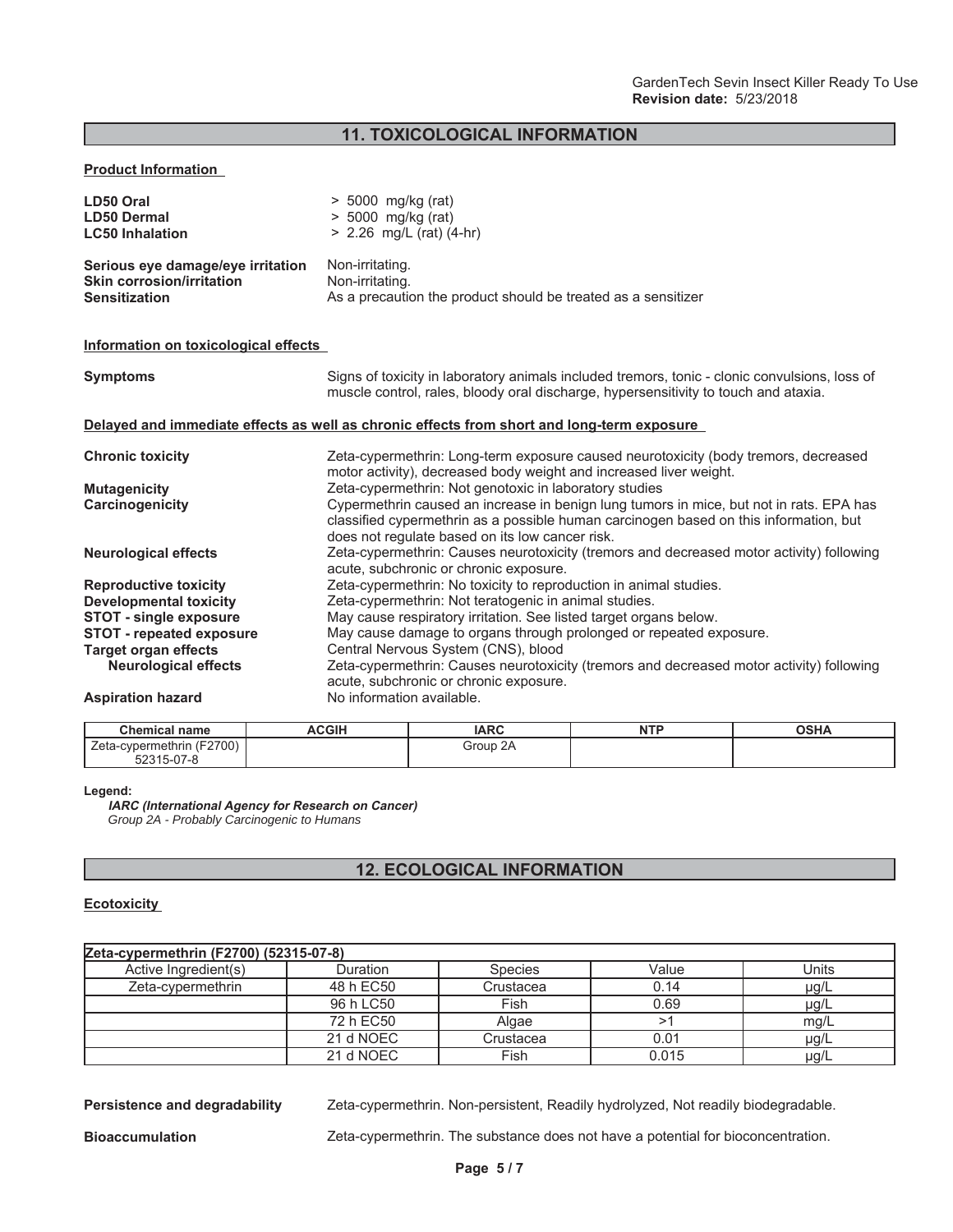| <b>Mobility</b>               | Zeta-cypermethrin: Immobile. Not expected to reach groundwater.                                                                                                                                                                                                                                                                                                 |  |  |  |
|-------------------------------|-----------------------------------------------------------------------------------------------------------------------------------------------------------------------------------------------------------------------------------------------------------------------------------------------------------------------------------------------------------------|--|--|--|
|                               | <b>13. DISPOSAL CONSIDERATIONS</b>                                                                                                                                                                                                                                                                                                                              |  |  |  |
| Waste disposal methods        | Improper disposal of excess pesticide, spray mixture, or rinsate is prohibited. If these<br>wastes cannot be disposed of by use according to label instructions, contact appropriate<br>disposal authorities for guidance. Proper personal protective equipment, as described in<br>Sections 7 and 8, must be worn while handling materials for waste disposal. |  |  |  |
| <b>Contaminated Packaging</b> | Containers must be disposed of in accordance with local, state and federal regulations.<br>Refer to the product label for container disposal instructions. Do not reuse or refill this<br>container.                                                                                                                                                            |  |  |  |
|                               | <b>14. TRANSPORT INFORMATION</b>                                                                                                                                                                                                                                                                                                                                |  |  |  |
|                               |                                                                                                                                                                                                                                                                                                                                                                 |  |  |  |
| <b>DOT</b>                    | <b>NOT REGULATED</b>                                                                                                                                                                                                                                                                                                                                            |  |  |  |
| TDG                           | NOT REGULATED                                                                                                                                                                                                                                                                                                                                                   |  |  |  |

| טשו              | 110111L99L1L9 |
|------------------|---------------|
| <b>ICAO/IATA</b> | NOT REGULATED |
| <b>IMDG/IMO</b>  | NOT REGULATED |

## **15. REGULATORY INFORMATION**

# **U.S. Federal Regulations**

## **SARA 313**

Section 313 of Title III of the Superfund Amendments and Reauthorization Act of 1986 (SARA). This product does not contain any chemicals which are subject to the reporting requirements of the Act and Title 40 of the Code of Federal Regulations, Part 372

### **SARA 311/312 Hazard Categories**

| Yes |
|-----|
| Yes |
| Nο  |
| No  |
| N٥  |
|     |

### **Clean Water Act**

This product does not contain any substances regulated as pollutants pursuant to the Clean Water Act (40 CFR 122.21 and 40 CFR 122.42)

### **CERCLA**

This material, as supplied, does not contain any substances regulated as hazardous substances under the Comprehensive Environmental Response Compensation and Liability Act (CERCLA) (40 CFR 302) or the Superfund Amendments and Reauthorization Act (SARA) (40 CFR 355). There may be specific reporting requirements at the local, regional, or state level pertaining to releases of this material

### **FIFRA Information**

*This chemical is a pesticide product registered by the Environmental Protection Agency and is subject to certain labeling requirements under federal pesticide law. These requirements differ from the classification criteria and hazard information required for safety data sheets, and for workplace labels of non-pesticide chemicals. Following is the hazard information as required on the pesticide label:*

*(No Signal Word Required)*

*This pesticide is extremely toxic to fish, aquatic invertebrates, oysters and shrimp.*

*Do not apply near water, storm drains or drainage ditches.*

*Do not apply when windy or when heavy rainfall is expected. Care should be used when spraying to avoid fish and reptile pets in/around ornamental ponds.*